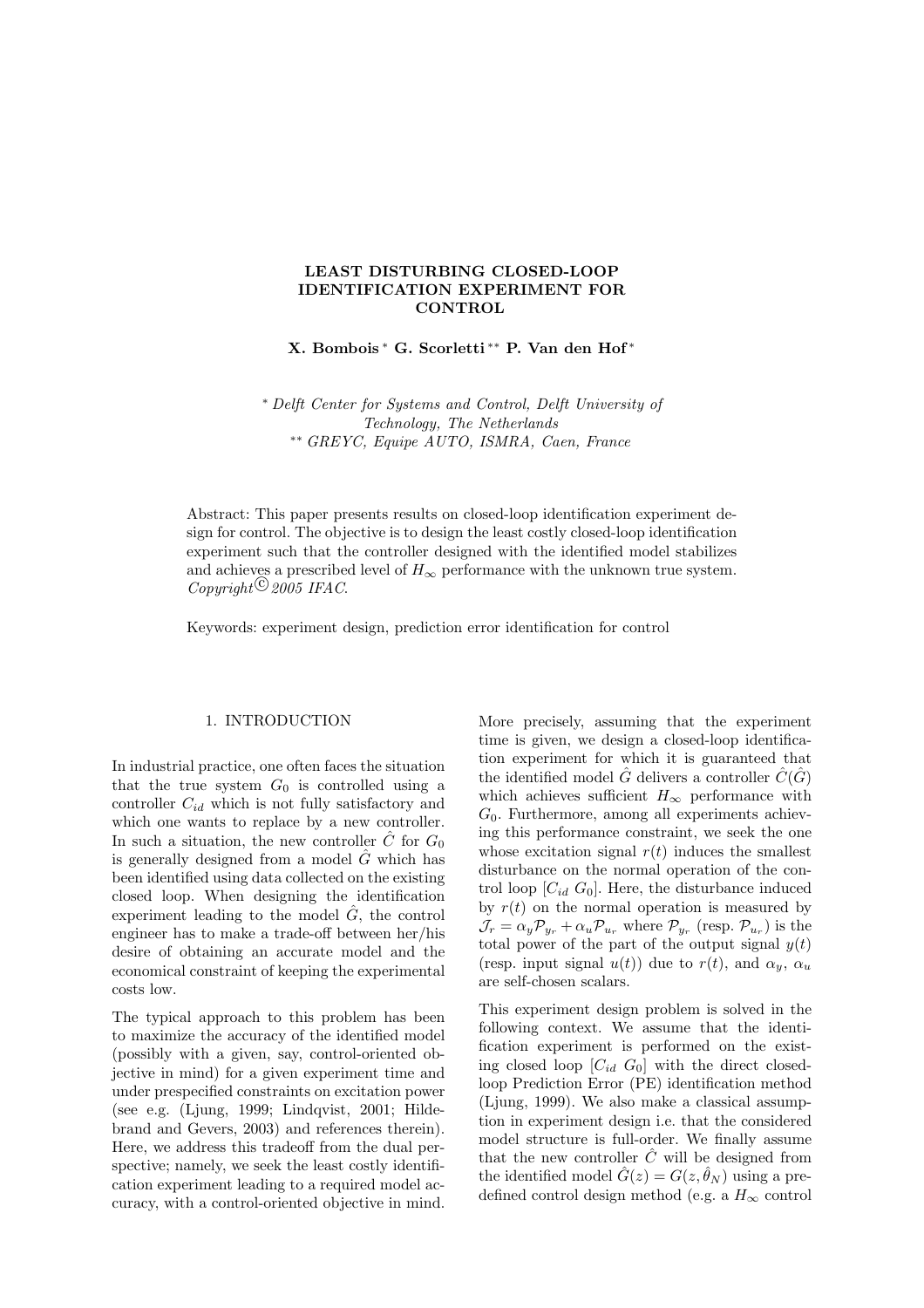design method with fixed weights). In this particular context, we also make use of the fact that, along with the model  $\hat{G}$ , an identification experiment delivers a parametric uncertainty region  $D$ centered on  $\hat{G}$  and containing the true system  $G_0$  at a self-chosen probability level (Bombois *et al.*, 2001). Therefore, the condition that  $\hat{C}(\hat{G})$ achieves sufficient  $H_{\infty}$  performance with  $G_0$  can be replaced by the condition that  $\hat{C}(\hat{G})$  achieves sufficient  $H_{\infty}$  performance with all systems in  $\mathcal{D}$ . Note that the size of the identified  $\mathcal D$  is a function of the covariance matrix  $P_{\theta}$  of the identified parameter vector  $\hat{\theta}_N$  and, consequently, a function of the chosen power spectrum  $\Phi_r(\omega)$  of  $r(t)$ .

In this context, we solve our experiment design problem using Linear Matrix Inequality (LMI) optimization (Boyd *et al.*, 1994). For this purpose, we first develop an LMI constraint, linear in  $P_{\theta}^{-1}$ , which ensures that the controller  $\hat{C}$  designed with the identified model  $\hat{G}$  achieves sufficient  $H_{\infty}$  performance with all systems in the identified uncertainty region  $\mathcal{D}$ . The  $H_{\infty}$  performance is measured using an usual matricial expression involving the four closed-loop transfer functions. Then, among all spectra  $\Phi_r(\omega)$  that correspond to an identification experiment ensuring this robust performance contraint, we determine the particular  $\Phi_r(\omega)$  which minimizes the cost function  $\mathcal{J}_r$ . To achieve this constrained minimization, we use the finite parametrization of  $\Phi_r(\omega)$  presented in (Lindqvist, 2001) and which has the property that both  $P_{\theta}^{-1}$  and  $\mathcal{J}_r$  are affine in the parameters of  $\Phi_r(\omega)$ .

The use of the parametric set  $\mathcal D$  that directly follows from the identification, instead of the additive uncertainty region that embeds  $\mathcal D$  is the main contribution of the present paper relative to (Bombois *et al.*, 2004). Note that the uncertainty region  $\mathcal D$  is also used for an experiment design problem in (Hildebrand and Gevers, 2003; Jansson and Hjalmarsson, 2004). However, in those papers, the considered constraint pertains to a measure of the distance between  $\hat{G}$  and the plants in  $\hat{D}$  and not to the  $H_{\infty}$  performance. Another contribution of this paper is to extend the concept of cheap experiment design for control that has been developed for open-loop identification in (Bombois *et al.*, 2004), to direct closed-loop identification. Note that *indirect* closed-loop identification can be treated as a special case of open-loop identification with an adapted expression for the uncertainty region D containing G<sup>0</sup> (see (Bombois *et al.*, 2001)).

## 2. PE IDENTIFICATION ASPECTS

We consider the identification of a linear timeinvariant single input single output system with a model structure  $\mathcal{M} = \{G(z, \theta), H(z, \theta)\}, \theta \in \mathbb{R}^k$ , that is able to represent the true system. Thus, the true system is given by:

$$
y(t) = \overbrace{G(z, \theta_0)}^{G_0(z)} u(t) + \overbrace{H(z, \theta_0)e(t)}^{v(t)}
$$
 (1)

for some unknown parameter vector  $\theta_0 \in \mathbb{R}^k$ , and with  $e(t)$  a white noise of variance  $\sigma_e^2$ . This true system is operated in closed loop with an initial (but not fully satisfactory) controller  $C_{id}$ i.e.  $u(t) = C_{id}(z)$   $(r(t) - y(t))$  where  $r(t)$  is the reference signal which is assumed to be zero in normal operation and which can be used to excite the system for a closed-loop identification. The closed-loop system can thus be written as:

$$
y(t) = \overbrace{T_{id}r(t)}^{y_r(t)} + S_{id}v(t)
$$
  
(t) = 
$$
\overbrace{C_{id}S_{id}r(t)}^{y_r(t)} - C_{id}S_{id}v(t)
$$
 (2)

with  $T_{id} = (C_{id}G_0)/(1+C_{id}G_0)$  and  $S_{id} = 1/(1+\frac{1}{2})$  $C_{id}G_0$ ). The controlled output and input of the true system is thus made up of a part due to the signal  $r(t)$  and one due to the noise  $v(t)$ .

 $\overline{u}$ 

The model  $\hat{G}(z) = G(z, \hat{\theta}_N), \hat{H}(z) = H(z, \hat{\theta}_N)$ of the true system is obtained from  $N$  collected data  $y(t)$  and  $u(t)$   $(t = 1...N)$  generated by a signal  $r(t)$  applied to the closed loop:  $\hat{\theta}_N \triangleq \arg \min_{\theta} \frac{1}{N} \sum_{t=1}^N \epsilon^2(t,\theta) \text{ with } \epsilon(t,\theta) \triangleq$  $H(z, \theta)^{-1} (y(t) - \tilde{G}(z, \theta)u(t)).$ 

In order to keep the cost of the closed-loop identification experiment low, the power spectrum  $\Phi_r(\omega)$ of  $r(t)$  should be designed in such a way that the difference between  $y(t)$  and  $u(t)$  in normal operation (i.e. with  $r(t) = 0$ ) and those signals during the identification is as small as possible. This objective can e.g. be obtained by minimizing the powers  $\mathcal{P}_{y_r}$  and  $\mathcal{P}_{u_r}$  of the signals  $y_r(t)$  and  $u_r(t)$  in (2) i.e. by minimizing the cost function

$$
\mathcal{J}_r = \alpha_y \left( \frac{1}{2\pi} \int_{-\pi}^{\pi} \Phi_{y_r}(\omega) \, d\omega \right) + \alpha_u \left( \frac{1}{2\pi} \int_{-\pi}^{\pi} \Phi_{u_r}(\omega) \, d\omega \right)
$$

with  $\alpha_y$ ,  $\alpha_u$  self-chosen scalars and  $\Phi_{y_x}(\omega)$  (resp.  $\Phi_{u_r}(\omega)$  the power spectrum of  $y_r(t)$  (resp.  $u_r(t)$ ).

The identified parameter vector  $\hat{\theta}_N$  is asymptotically normally distributed,  $\hat{\theta}_N \sim \mathcal{N}(\theta_0, P_\theta)$  and, given the full-order model structure assumption, the covariance matrix  $P_{\theta}$  has the following expression (Ljung, 1999):  $P_{\theta} = \frac{\sigma_e^2}{N} \left( \bar{E} \left( \psi(t, \theta_0) \psi(t, \theta_0)^T \right) \right)^{-1}$ with  $\psi(t,\theta) = -\frac{\partial \epsilon(t,\theta)}{\partial \theta}$ . The dependence of  $P_{\theta}$  on the spectrum  $\Phi_r(\omega)$  used during the identification is evidenced by the following expression of  $P_{\theta}^{-1}$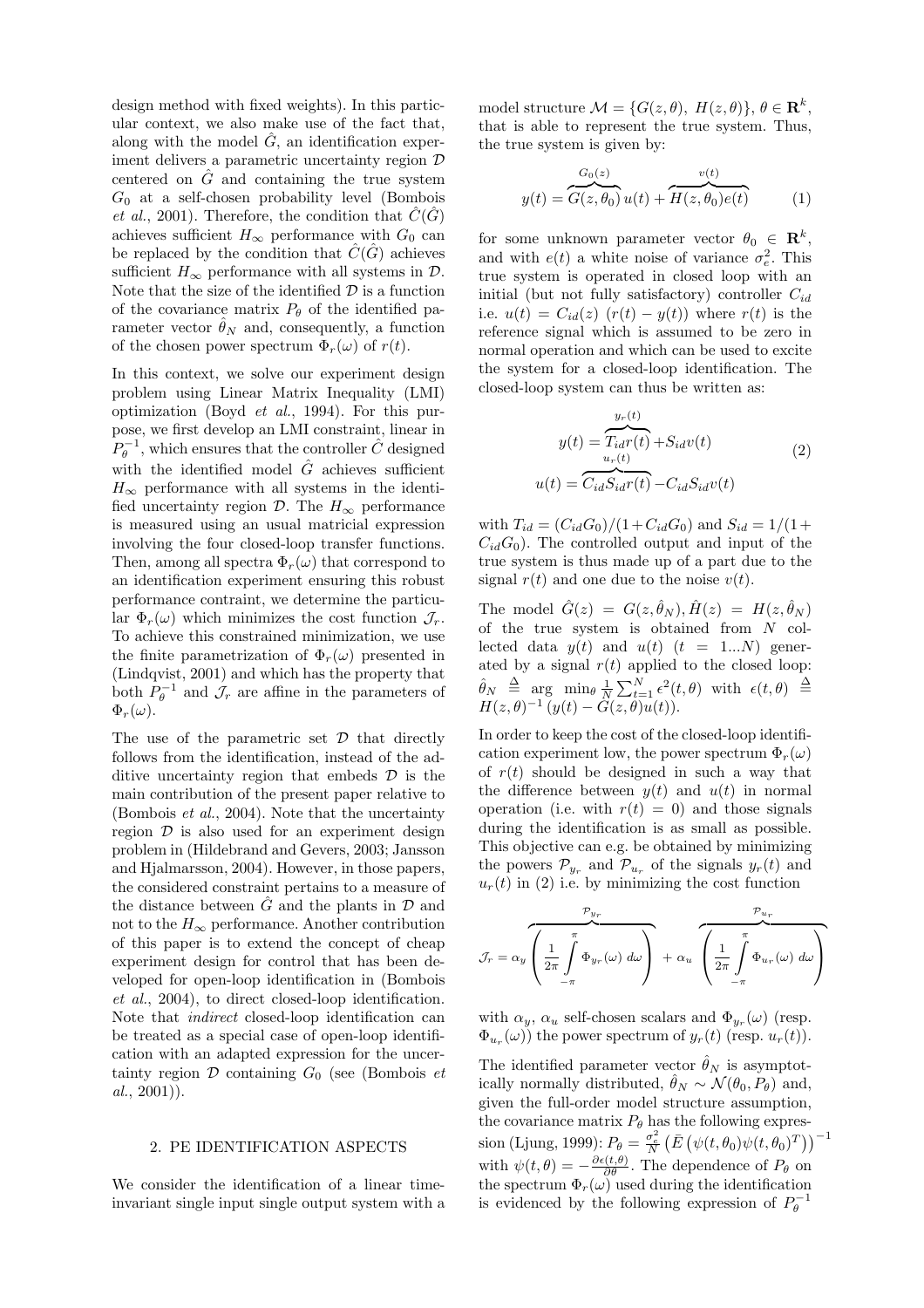easily deduced from (2) and the general expression of  $P_{\theta}$  above:

$$
P_{\theta}^{-1} = \left(\frac{N}{\sigma_e^2} \frac{1}{2\pi} \int_{-\pi}^{\pi} F_r(e^{j\omega}, \theta_0) F_r(e^{j\omega}, \theta_0)^* \Phi_r(\omega) d\omega \right) + \left(N \frac{1}{2\pi} \int_{-\pi}^{\pi} F_e(e^{j\omega}, \theta_0) F_e(e^{j\omega}, \theta_0)^* d\omega\right)
$$

Here,  $F_r(z, \theta_0) = C_{id} S_{id} \frac{\Lambda_G(z, \theta_0)}{H(z, \theta_0)}, F_e(z, \theta_0) =$  $\frac{\Lambda_H(z,\theta_0)}{H(z,\theta_0)}$  -  $H(z,\theta_0)F_r(z,\theta_0), \ \Lambda_G(z,\theta) = \frac{\partial G(z,\theta)}{\partial \theta}$ and  $\Lambda_H(z,\theta) = \frac{\partial H(z,\theta)}{\partial \theta}$ .

Using the asymptotic Gaussian distribution of the estimated parameter vector  $\hat{\theta}_N$ , it is possible to define an uncertainty region  $\mathcal{D}(\hat{\theta}_N, P_{\theta})$  around the identified model and containing the unknown true system  $G(z, \theta_0)$  at any self-chosen probability level (Bombois *et al.*, 2001):

$$
\mathcal{D}(\hat{\theta}_N, P_{\theta}) = \left\{ G(z, \theta) = \frac{Z_N(z)\theta}{1 + Z_D(z)\theta} \mid \theta \in U, \right\}
$$
  

$$
U = \left\{ \theta | (\theta - \hat{\theta}_N)^T P_{\theta}^{-1} (\theta - \hat{\theta}_N) < \chi \right\} \right\}
$$
 (3)

where  $\chi$  is a real constant dependent on the chosen probability level and  $Z_N$ ,  $Z_D$  are row vectors containing delays and zeros. The size of the uncertainty region  $\mathcal{D}(\hat{\theta}_N, P_\theta)$  is a function of the covariance matrix  $P_{\theta}$  and thus a function of the spectrum  $\Phi_r(\omega)$  used during the identification experiment.

We will restrict attention to spectra  $\Phi_r(\omega)$  that can be written as (Lindqvist, 2001):

$$
\Phi_r(\omega) = R_r(0) + 2 \sum_{i=1}^m R_r(i) \cos(i\omega) \ge 0 \quad (4)
$$

where  $m$  is a self-chosen scalar. The parameters  $R_r(i)$   $(i = 0...m)$  can be interpreted as the autocorrelation sequence of a signal that has been generated by a white noise passing through a FIR filter of length  $m + 1$ . An important property of such parametrization is that  $\mathcal{J}_r$  and  $P_{\theta}^{-1}$  are both affine functions of the design variables  $R_r(i)$  (i =  $(0...m)$  as shown in the following two propositions (Lindqvist, 2001).

*Proposition 1.* Assume that  $\Phi_r(\omega)$  is given by (4). Let  $\tilde{M}_k(\theta_0)$  be the sequence of Markov parameters of  $F_r F_r^*$  i.e.  $F_r(e^{j\omega}, \theta_0) F_r(e^{j\omega}, \theta_0)^* = \sum_{k=-\infty}^{\infty} \tilde{M}_k(\theta_0) e^{-j k\omega}$  with  $F_r(z, \theta_0)$  as defined in Section 2. Then,  $P_{\theta}^{-1} \in \mathbb{R}^{k \times k}$  can be written as:

$$
P_{\theta}^{-1} = \bar{M}(\theta_0) + \sum_{i=0}^{m} M_i(\theta_0, \sigma_e^2) R_r(i)
$$

where  $\bar{M}(\theta_0) = N \frac{1}{2\pi} \int_{\tau_0}^{\tau_0} F_e(e^{j\omega}, \theta_0) F_e(e^{j\omega}, \theta_0)^* d\omega$ and  $M_i(\theta_0, \sigma_e^2) \in \mathbf{R}^{k \times k}$  (*i* = 0...*m*) are defined as  $M_0(\theta_0, \sigma_e^2) = \frac{N}{\sigma_e^2} \widetilde{M}_0(\theta_0)$  and  $M_i(\theta_0, \sigma_e^2) =$  $\frac{N}{\sigma_e^2} (\tilde{M}_i(\theta_0) + \tilde{M}_i^T(\theta_0))$  (*i* = 1...*m*).

*Proposition 2.* Consider the cost function  $\mathcal{J}_r$  and assume that  $\Phi_r(\omega)$  is given by (4). Then,  $\mathcal{J}_r$  can also be written as:

$$
\mathcal{J}_r = \underset{m}{\overset{(a_y c_0 (\theta_0) + \alpha_u d_0(\theta_0))}{\sum}} R_r(0) + \dots
$$
  

$$
2 \underset{i=1}{\overset{(a_y c_i (\theta_0) + \alpha_u d_i(\theta_0))}{\sum}} R_r(i),
$$

where the coefficients  $c_i(\theta_0)$  and  $d_i(\theta_0)$  are the Markov parameters of  $T_{id}T_{id}^*$  and  $C_{id}C_{id}^*S_{id}^*S_{id}^*$ <br>i.e.  $T_{id}(e^{j\omega})T_{id}(e^{j\omega})^* = \sum_{k=-\infty}^{\infty} c_k(\theta_0)e^{-jk\omega}$  and  $C_{id} C_{id}^* S_{id} S_{id}^* = \sum_{k=-\infty}^{\infty} d_k(\theta_0) e^{-jk\omega}.$ 

## 3. CONTROL DESIGN OBJECTIVES AND CONTROL DESIGN METHOD

As stated before, our aim is to replace the "unsatisfactory" controller  $C_{id}$  by a "satisfactory" controller  $\hat{C}(z)$ . In order to define what we mean by satisfactory controller, we adopt the following performance measure for a loop  $[C\ G]$ :

$$
J(G, C, W_l, W_r) = \sup_{\omega} \bar{J}(\omega, G, C, W_l, W_r) \quad (5)
$$

$$
\bar{J}(\omega, G, C, W_l, W_r) = \bar{\sigma}(W_l(e^{j\omega})F(G(e^{j\omega}), C(e^{j\omega}))W_r(e^{j\omega}))
$$

$$
F(G,C) \stackrel{\Delta}{=} \left( \begin{array}{cc} \frac{GC}{1+GC} & \frac{G}{1+GC} \\ \frac{C}{1+GC} & \frac{1}{1+GC} \end{array} \right)
$$

where  $\bar{\sigma}(A)$  denotes the largest singular value of A and  $W_l(z)$ ,  $W_r(z)$  are given diagonal performance filters. The performance measure (5) is quite general:  $J(G, C, W_l, W_r) \leq 1$  ensures that the four entries of  $W_l(z)F(G, C)W_r(z)$  have an  $H_{\infty}$  norm smaller than one. Simpler  $H_{\infty}$  criteria can be chosen as special cases; e.g., for  $W_l(z) = diag(0, W(z))$  and  $W_r = diag(0, 1)$ ,  $J(G, C, W_l, W_r) \leq 1$  corresponds to  $||W/(1 +$  $|CG\rangle\|_{\infty} \leq 1.$ 

The performance filters  $W_l(z)$  and  $W_r(z)$  are chosen here in such a way that they reflect the performance specifications we want to achieve with the true system. Thus, a controller  $\hat{C}$  will be deemed *satisfactory* if  $[\tilde{C} \ G_0]$  is stable and if  $J(G_0, \hat{C}, W_l, W_r) \leq 1.$ 

The new controller  $\ddot{C}$  that will replace  $C_{id}$  will be designed using an identified model  $\tilde{G} = G(z, \tilde{\theta}_N)$ of  $G_0$ . In order to define the control design method leading to  $\hat{C} = C(G(z, \hat{\theta}_N))$ , we make the following assumption (Bombois *et al.*, 2004).

*Assumption 1.* We have pre-selected a fixed control design method which maps any reasonable model  $G(z, \theta)$  of  $G(z, \theta_0)$  to one controller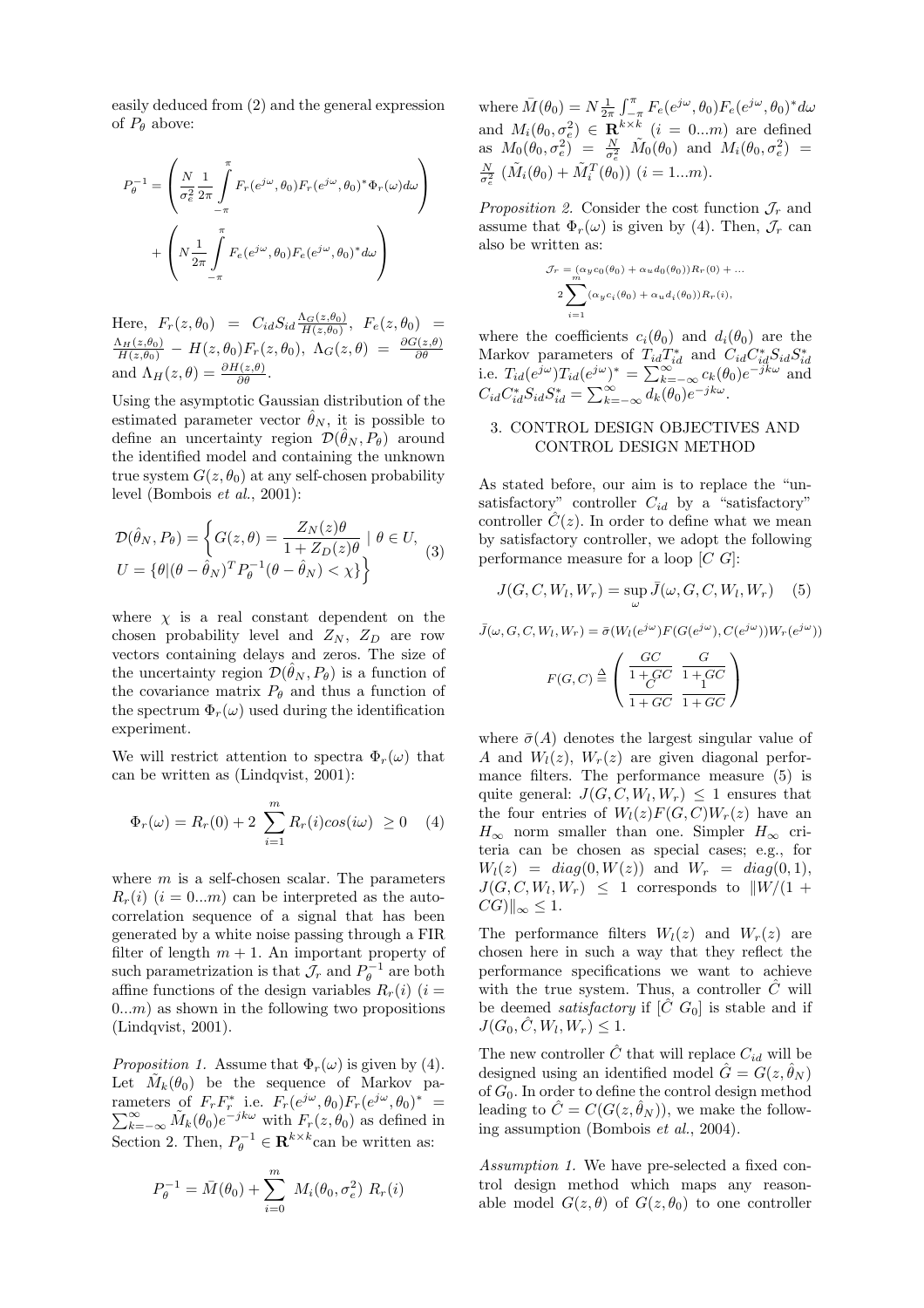$C(G(z, \theta))$ . The controller  $C(G(z, \theta))$  stabilizes  $G(z, \theta)$  and achieves with this model a performance level

$$
J(G(z, \theta), C(G(z, \theta)), W_l(z), W_r(z)) \le \gamma < 1, (6)
$$

where  $\gamma$  is a fixed scalar, strictly smaller than 1.

One design strategy that satisfies Assumption 1 is to choose  $C(G(z, \theta))$  as the central controller of the four-block  $H_{\infty}$  control design method with performance objective (6).

If Assumptions 1 holds, then the controller  $C =$  $C(G(z, \theta_N))$  designed from an identified model  $\hat{G} = G(z, \hat{\theta}_N)$  will achieve  $J(\hat{G}, \hat{C}, W_l, W_r) \leq$  $\gamma$  < 1. When this controller  $\hat{C}$  is applied to the true system  $G_0$ , the achieved performance could be poorer than the designed performance. By choosing the design criterion (6) with  $\gamma$  < 1, we ensure, however, that there is a whole set of systems  $G(z, \theta)$  around the to-be-identified  $G(z, \hat{\theta}_N)$ , that are also stabilized by  $\hat{C}$  and that achieve  $J(G, \tilde{C}, W_l, W_r) \leq 1$ .

# 4. IDENTIFICATION FOR CONTROL AT THE CHEAPEST COST

As stated in the previous sections, our objective is to design an identification experiment on the loop  $[C_{id} G_0]$  in such a way that the model  $\ddot{G}$ , identified through this experiment, delivers a controller  $\hat{C}$ which stabilizes the unknown  $G_0$  and achieves  $J(G_0, \hat{C}, W_l, W_r) \leq 1$ . Since  $G_0$  lies in the uncertainty region  $\mathcal{D}(\hat{\theta}_N, P_\theta)$  identified along with  $\hat{G}$ , this performance constraint can be replaced by the constraint <sup>1</sup> that  $\hat{C}$  achieves  $J(G, \hat{C}, W_l, W_r) \leq 1$ with all  $G(z) \in \mathcal{D}(\hat{\theta}_N, P_\theta)$ . Furthermore, among all closed-loop identification experiments satisfying this performance constraint, we seek the one where  $[C_{id}, G_0]$  is excited with the signal  $r(t)$  of spectrum  $\Phi_r(\omega)$  which minimizes the cost function  $\mathcal{J}_r$ . Using the parametrization (4) for  $\Phi_r(\omega)$ , our experiment design problem can thus be formulated as:

**Cheapest experiment design problem for control:** *For a direct closed-loop identification on* [Cid G0] *with* N *data, determine the parameters*  $R_r(i)$  (i = 0...m) of the spectrum  $\Phi_r(\omega)$  which *minimize*  $\mathcal{J}_r$ *, under the constraint that*  $\Phi_r(\omega) \geq 0$  $\forall \omega$  *and that*  $J(G, \hat{C}, W_l, W_r) \leq 1$  *with all*  $G(z)$  *in*  $\mathcal{D}(\hat{\theta}_N, P_{\theta})$ .  $\hat{C}$  *is the controller designed with the identified model*  $\hat{G}$  *using the control design method of Assumption 1 and*  $\mathcal{D}(\hat{\theta}_N, P_{\theta})$  *is the identified uncertainty region (see (3)).*

We show in the sequel that this problem can be expressed as an LMI-based optimization problem (Boyd *et al.*, 1994). For this purpose, we first express the robust performance constraint  $\bar{J}(\omega, G, \hat{C}, W_l, W_r) \leq 1 \ \forall G \in \mathcal{D}(\hat{\theta}_N, P_\theta)$  at one particular frequency  $\omega$  as an LMI, linear in  $P_{\theta}^{-1}$ . Note that  $J(G, C, W_l, W_r) \leq 1 \ \forall G \in \mathcal{D}(\hat{\theta}_N, P_{\theta})$  $\iff$  at each  $\omega$ ,  $\bar{J}(\omega, C, G, W_l, W_r) \leq 1 \; \forall G \in$  $\mathcal{D}(\hat{\theta}_N, P_\theta)$ .

*Proposition 3.* Consider  $\hat{C} = C(G(z, \hat{\theta}_N))$ , the controller designed from the model  $G(z, \hat{\theta}_N)$  using the method of Assumption 1. Consider also the set  $\mathcal{D}(\hat{\theta}_N, P_{\theta})$  defined in (3). Then,  $\hat{C}$  achieves  $\bar{J}(\omega, G, \hat{C}, W_l, W_r) \leq 1$  with all G in  $\mathcal{D}(\hat{\theta}_N, P_\theta)$  if and only if  $\exists \tau(\omega) > 0$  and a vector  $l(\omega) \in \mathbb{R}^{k \times 1}$ such that

$$
\tau(\omega)E(\omega,\hat{\theta}_N) - \mathcal{P}(\hat{\theta}_N) - \mathcal{L}(\omega) \le 0 \tag{7}
$$

with 
$$
\mathcal{P}(\hat{\theta}_N) = \begin{pmatrix} I_k \\ -\hat{\theta}_N^T \end{pmatrix} P_\theta^{-1} \begin{pmatrix} I_k \\ -\hat{\theta}_N^T \end{pmatrix}^T + \begin{pmatrix} 0 & 0 \\ 0 & -\chi \end{pmatrix}
$$
  
\n
$$
E(\omega, \hat{\theta}_N) = \Omega^*(e^{j\omega}) \begin{pmatrix} I_4 & 0 \\ 0 & -1 \end{pmatrix} \Omega(e^{j\omega})
$$
\n
$$
\Omega = \left( \frac{\begin{pmatrix} I_2 \otimes \left( W_r \begin{pmatrix} \hat{C} \\ 1 \end{pmatrix} \right) \right) W_l \begin{pmatrix} 0 \\ 0 \end{pmatrix}}{\begin{pmatrix} Z_N & 0 \\ Z_D + \hat{C} Z_N & 1 \end{pmatrix}}
$$
\n
$$
\mathcal{L}(\omega) = \begin{pmatrix} 0 & j \ l(\omega)^T & 0 \end{pmatrix} \quad \text{and} \quad j \stackrel{\Delta}{=} \sqrt{-1}
$$

The symbol ⊗ denotes the Kronecker product.

**Proof.** In (Bombois *et al.*, 2001), it is shown that, for a system  $G \in \mathcal{D}(\hat{\theta}_N, P_\theta), \bar{J}(\omega, G, \hat{C}, W_l, W_r) \leq$ 1 can be written as:

$$
\mathcal{G}^*(e^{j\omega})\left(\begin{array}{cc} x^*xI_2 & 0 \\ 0 & -1 \end{array}\right)\mathcal{G}(e^{j\omega}) \leq 0
$$

with  $x = W_r(e^{j\omega}) \left(\hat{C}(e^{j\omega}) \; 1\right)^T$  and

$$
G(z) = \begin{pmatrix} W_l & 0 \\ 0 & 1 \end{pmatrix} \begin{pmatrix} Z_N \theta \\ 1 + Z_D \theta \\ 1 + (Z_D + \hat{C}Z_N) \theta \end{pmatrix}.
$$

If we define  $\bar{\theta} = (\theta^T \ 1)^T$ , the expression above can be rewritten as  $\bar{\theta}^T E(\omega, \hat{\theta}_N) \bar{\theta} \leq 0$ . On the other hand, for any  $\kappa(\omega) > 0$  and any  $L(\omega)$ as defined above,  $\bar{\theta}^T \kappa(\omega) \mathcal{L}(\omega) \bar{\theta} = 0$ . Thus, the constraint  $\theta \in U$  (see (3)) can be rewritten as  $\bar{\theta}^T(\kappa(\omega)(\mathcal{P}(\hat{\theta}_N)+\mathcal{L}(\omega)))\bar{\theta}\leq 0.$  Based on these two quadratic constraints in  $\bar{\theta}$ , it is obvious that the condition stated in the proposition with  $\tau(\omega) \triangleq$  $1/\kappa(\omega)$  implies that  $\bar{J}(\omega, G, \hat{C}, W_l, W_r) \leq 1 \; \forall G \in$  $\mathcal{D}(\hat{\theta}_N, P_{\theta})$ . The converse implication is also valid, but the proof is quite technical.

<sup>&</sup>lt;sup>1</sup> If  $J(G, \hat{C}, W_l, W_r) \leq 1$  with all  $G(z) \in \mathcal{D}(\hat{\theta}_N, P_{\theta}),$ then, under mild assumptions,  $\hat{C}(z) = C(G(z, \hat{\theta}_N))$  also stabilizes all  $G \in \mathcal{D}(\hat{\theta}_N, P_{\theta}).$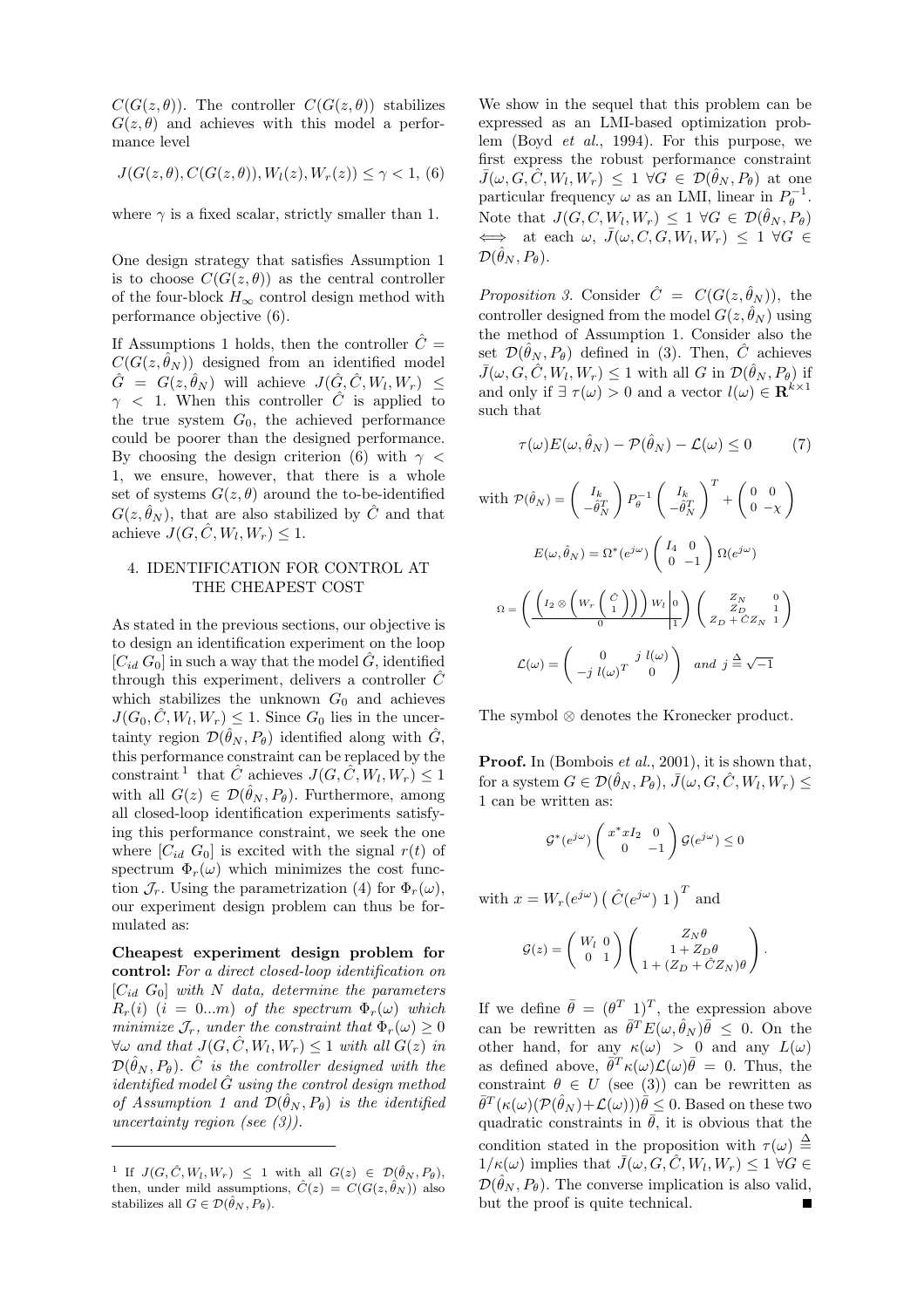Based on Propositions 1, 2 and 3, the experiment design problem described above would be solvable if the parametrizations of  $P_{\theta}^{-1}$  and  $\mathcal{J}_r$ w.r.t. the designs variables  $R_r(i)$  were not functions of  $\theta_0$  and  $\sigma_e^2$ , and if condition (7) was not a function of the to-be-identified  $\hat{\theta}_N$ . Such difficulty is classically circumvented by using a-priori estimates for those quantities:  $\theta_{o,est}$ ,  $\sigma_{e,est}^2$  and  $\ddot{\theta}_{N,est}$ . The problem can then be solved using the following LMI optimization problem where we use the shorthand notations:  $c_i = c(\theta_{o,est})$ ,  $d_i =$  $d(\theta_{o,est}), \ \bar{M} = \bar{M}(\theta_{o,est}), \ M_i = M_i(\theta_{o,est}, \sigma_{e,est}^2)$ and  $E(\omega) = E(\omega, \hat{\theta}_{N,est})$ . Note that we often choose  $\theta_{o,est} = \hat{\theta}_{N,est}$ .

*Theorem 1.* Consider the approximations  $\theta_0 \approx$  $\theta_{o,est}, \hat{\theta}_N \approx \hat{\theta}_{N,est}$  and  $\sigma_e^2 \approx \sigma_{e,est}^2$  and the shorthand notations above. Then, the auto-correlation sequence  $R_r(i)$   $(i = 0...m)$  which solves the cheapest experiment design problem for control is the solution of the following LMI optimization problem:

$$
\min_{R_r(i)(i=0...m)} (\alpha_y c_0 + \alpha_u d_0) R_r(0) + 2 \sum_{i=1}^m (\alpha_y c_i + \alpha_u d_i) R_r(i)
$$

under the constraint that ∃ a symmetric matrix Q of appropriate dimension, a frequency function  $\tau(\omega)$  valued in **R** and a frequency function  $l(\omega)$ valued in  $\mathbf{R}^{k\times1}$  such that

$$
\tau(\omega)E(e^{j\omega}) - \left(\begin{array}{c}I_k\\-\hat{\theta}_{N,est}\end{array}\right)\left(\bar{M} + \sum_{i=0}^M M_i R_r(i)\right)\left(\begin{array}{c}I_k\\-\hat{\theta}_{N,est}\end{array}\right)^T
$$

$$
-\left(\begin{array}{cc}0&0\\0&-\chi\end{array}\right) - \mathcal{L}(\omega) \le 0 \quad \forall \omega
$$

and that 
$$
\begin{pmatrix} Q - A^T Q A & C^T - A^T Q B \\ C - B^T Q A & D + D^T - B^T Q B \end{pmatrix} \ge 0
$$

with  $\mathcal{L}(\omega)$  as in Proposition 3 and

$$
A = \begin{pmatrix} 0 & 0 \\ I_{m-1} & 0 \end{pmatrix} \qquad B = \begin{pmatrix} 1 & 0 \dots 0 \end{pmatrix}
$$

$$
C = \begin{pmatrix} R_r(1) & R_r(2) & \dots & R_r(m) \end{pmatrix} \qquad D = \frac{R_r(0)}{2}
$$

The optimal spectrum  $\Phi_r(\omega)$  can thereafter be computed using (4).

**Proof.** According to (Lindqvist, 2001),  $\Phi_r(\omega) > 0$  $\forall \omega$  is equivalent to the fact that there exists a symmetric matrix Q such that the last constraint above holds. Consequently, the theorem is a direct consequence of Propositions 1, 2 and 3.

**Comment 1.** Condition (8) has to be considered at every frequency. This is impossible in practice. The optimal  $\Phi_r(\omega)$  can nevertheless be approximated by using a finite frequency grid. An exact, but more cumbersome solution consists of using the Kalman-Yacubovitch-Popov (KYP) lemma (Popov, 1973): see Appendix A.

**Comment 2.** Our experiment design problem delivers, for a given length  $N$  of the identification, the spectrum  $\Phi_r(\omega)$  for the identification in such a way that the part of the input-output signal due to  $\Phi_r(\omega)$  has the smallest possible total power. This optimization can be achieved for different values of the length  $N$  of the identification in order to choose the "optimal" combination for the length of the identification and the induced disturbance. In order to understand the tradeoff that can be achieved, let us perform the following analysis. Roughly speaking, the optimal  $\Phi_r(\omega)$  of Theorem 1 is the "smallest"  $\Phi_r(\omega)$  which makes  $P_G^{-1} > R_{adm}$  where  $P_G$  is the part of  $P_{\theta}$ corresponding to the parameters in  $G(z, \theta)$  and  $R_{adm}$  is a fixed matrix depending on the desired robust performance level. Consider, for simplicity, the case where  $H(\theta) = 1$  (i.e.  $\mathcal{M} = \text{OE}$ ). Then, we obtain:

$$
P_G^{-1} = N\left(\mathcal{I}(F_r, \Phi_r(\omega)) + \mathcal{I}(F_r, \sigma_e^2)\right)
$$
  
with 
$$
\mathcal{I}(V(z), \Phi(\omega)) = \frac{1}{2\pi\sigma_e^2} \int_{-\infty}^{\infty} V(e^{j\omega}) V^*(e^{j\omega}) \Phi(\omega) d\omega.
$$

Consequently, we can conclude that, for increasing values of N, the spectrum  $\Phi_r(\omega)$  required to make  $P_G^{-1} > R_{adm}$  becomes, at each  $\omega$ , smaller. Moreover, for N larger than a given value, the spectrum  $\Phi_r(\omega)$  needed to make  $P_G^{-1} > R_{adm}$  is  $= 0$ . This happens when  $N \mathcal{I}(F_r, \sigma_e^2) > R_{adm}$ . Consequently, the identification experiment for robust control can be achieved using a set of normal operation signals <sup>2</sup> (see (2) with  $r(t) = 0$ ). The minimal value of N for this purpose can be easily determined using a similar LMI problem as the one in Theorem 1 (Bombois *et al.*, 2005).

Finally, let us compare the open-loop and closedloop identification cases for  $\mathcal{M} = OE$ . Using the definition of  $F_r$  in Section 2 and  $\Phi_{u_r}(\omega)$  =  $|C_{id}S_{id}|^2 \Phi_r(\omega)$ , the closed-loop  $P_G^{-1}$  can be rewritten as  $P_G^{-1} = N(\mathcal{I}(\Lambda_G, \Phi_{u_r}(\omega)) + \mathcal{I}(F_r, \sigma_e^2))$ while, in open-loop identification, we have  $P_{G,ol}^{-1}$  =  $N \mathcal{I}(\Lambda_G, \Phi_u(\omega))$ . Thus, for a fixed N, the spectrum  $\Phi_{u_r}(\omega)$  required to make  $P_G^{-1} > R_{adm}$  is smaller than the spectrum  $\Phi_u(\omega)$  that we need to apply to  $G_0$  in open loop to make  $P_{G,ol}^{-1} > R_{adm}$ . This is due to the extra term  $N \mathcal{I}(F_r, \sigma_e^2)$  in closed-loop identification. This result can be easily extended to BJ model structures.

**Comment 3.** Theorem 1 uses a-priori estimates of  $\theta_0$ ,  $\hat{\theta}_N$  and  $\sigma_e^2$  to determine the spectrum  $\Phi_r(\omega)$ 

 $2$  This result also holds for other types of M. Note nevertheless that a direct closed-loop identification with  $\Phi_r(\omega) = 0$  can then only be considered when the controller  $C_{id}$  is sufficiently complex (Bombois *et al.*, 2005).